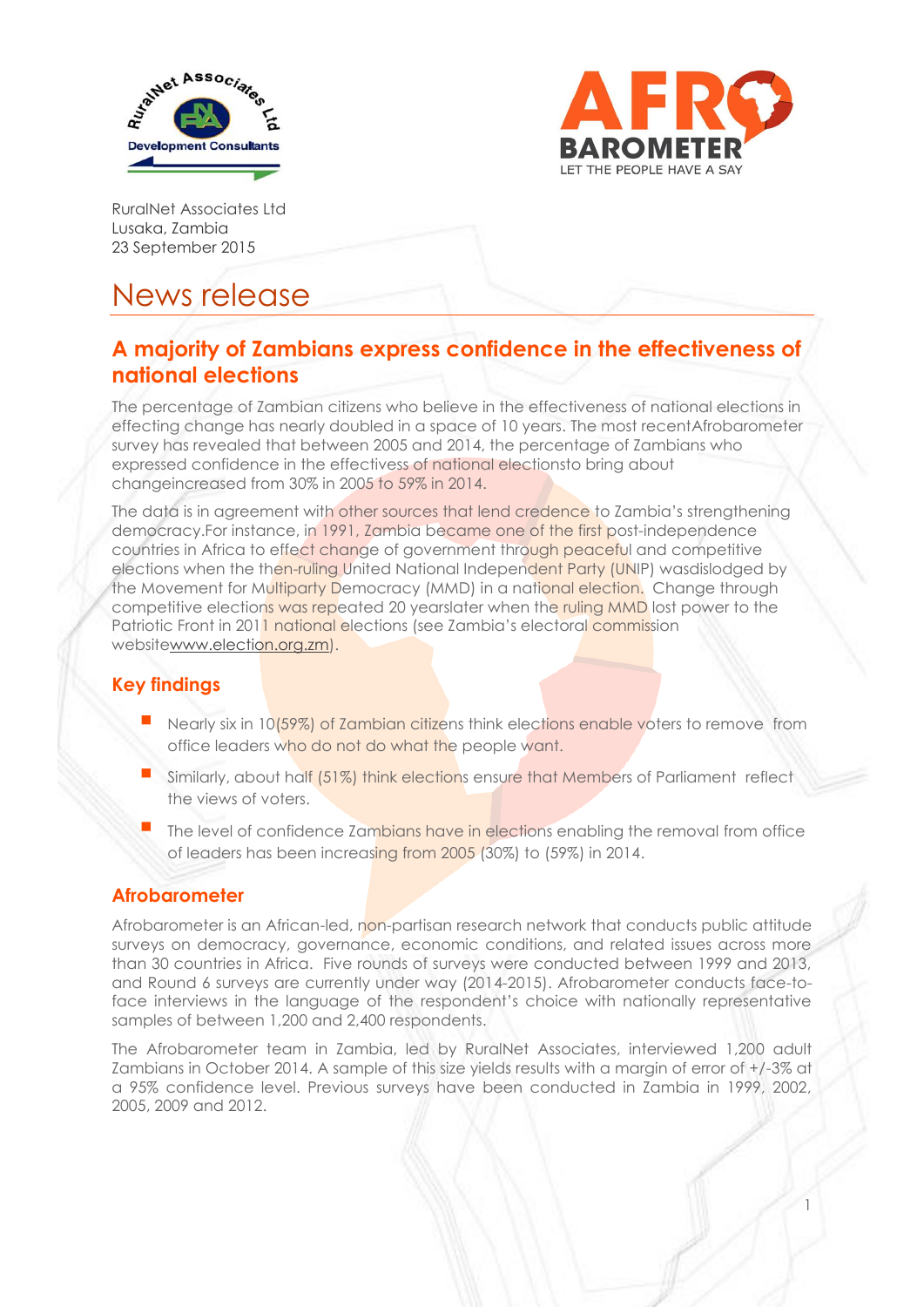



#### **Figure 1: Elections enable voters to removepoorlyperforming leaders from office**|Zambia|2014

*Respondents were asked:Think about how elections work in practice in this country. How well do elections:Enable voters to remove from office leaders who do not do what the people want (% who said "not very/not at all well", "very well/well").*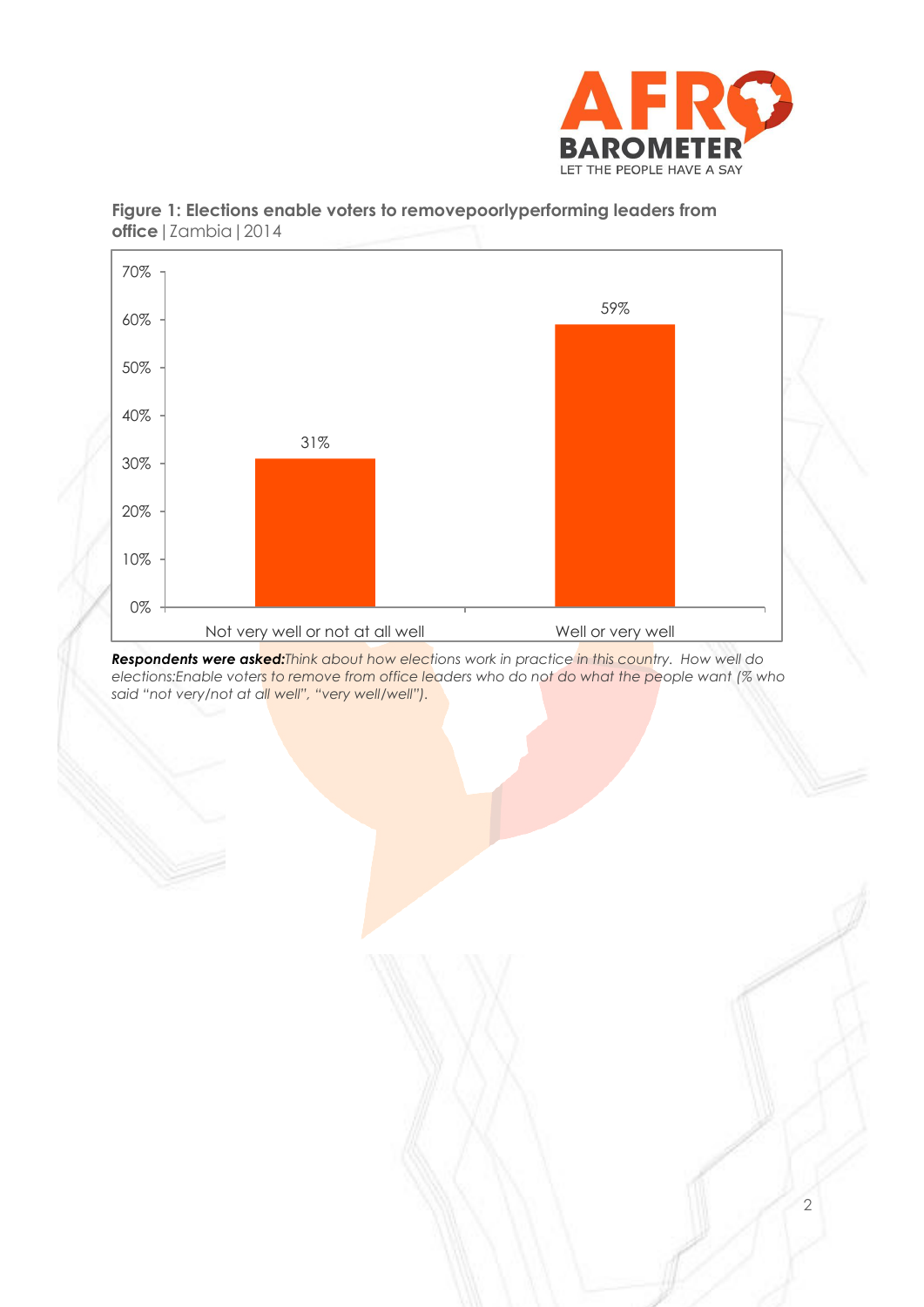



**Figure 2: Elections ensurethatvoters' views are reflected**|Zambia| 2014

*Respondents were asked:Th"embers of Parliament reflect the views of voters(% who said "not very/not at all well", "very well/well", "don't know" ).*